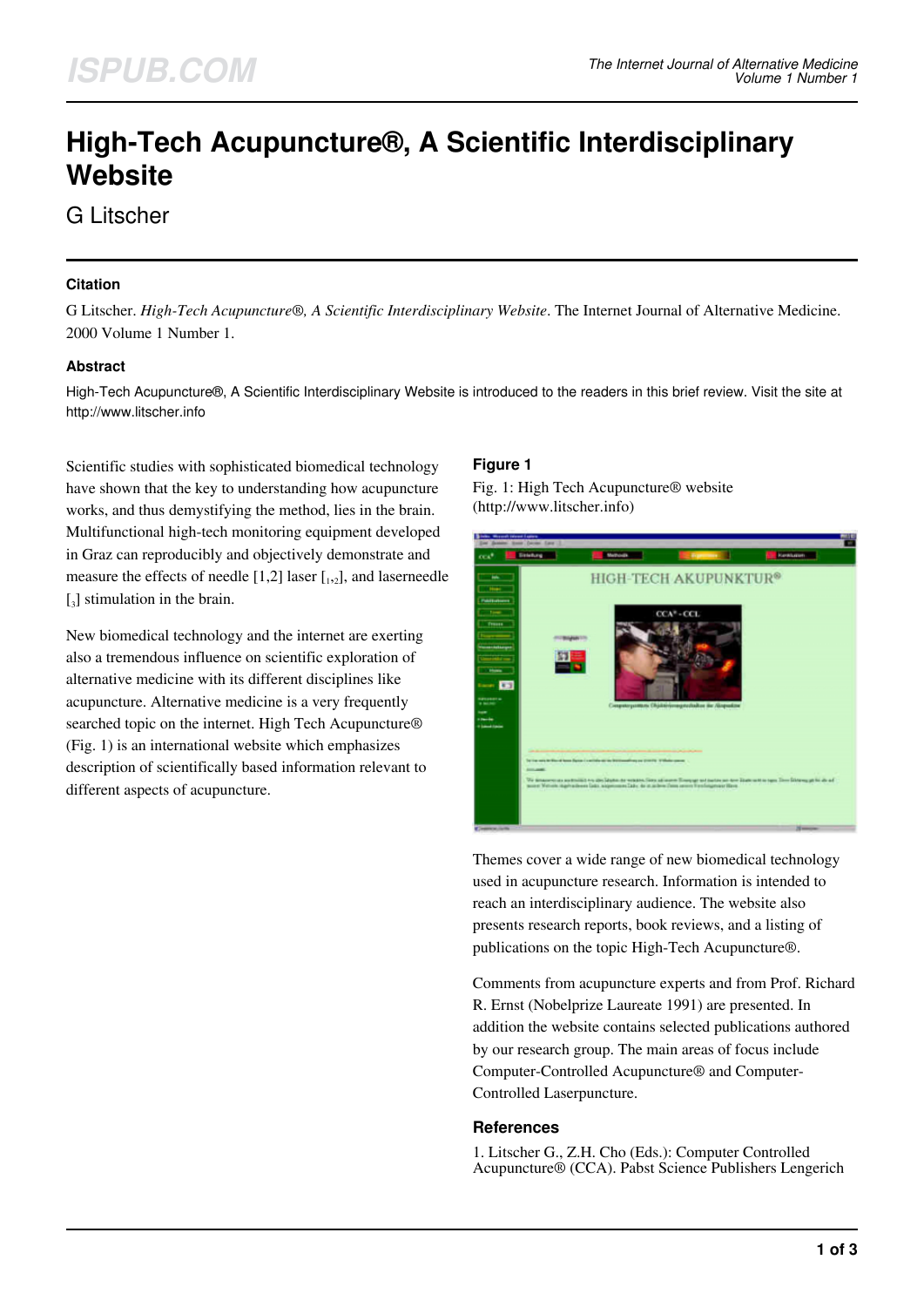Berlin Rom Riga Wien Zagreb (2000). 2. Litscher G.: High-Tech Akupunktur®. Pabst Science Publishers, Lengerich Berlin Düsseldorf (2001).

3. Litscher G., D. Schikora: Cerebral effects of noninvasive laserneedles measured by transorbital and transtemporal Doppler sonography. Lasers Med. Sci., 2002, in press.